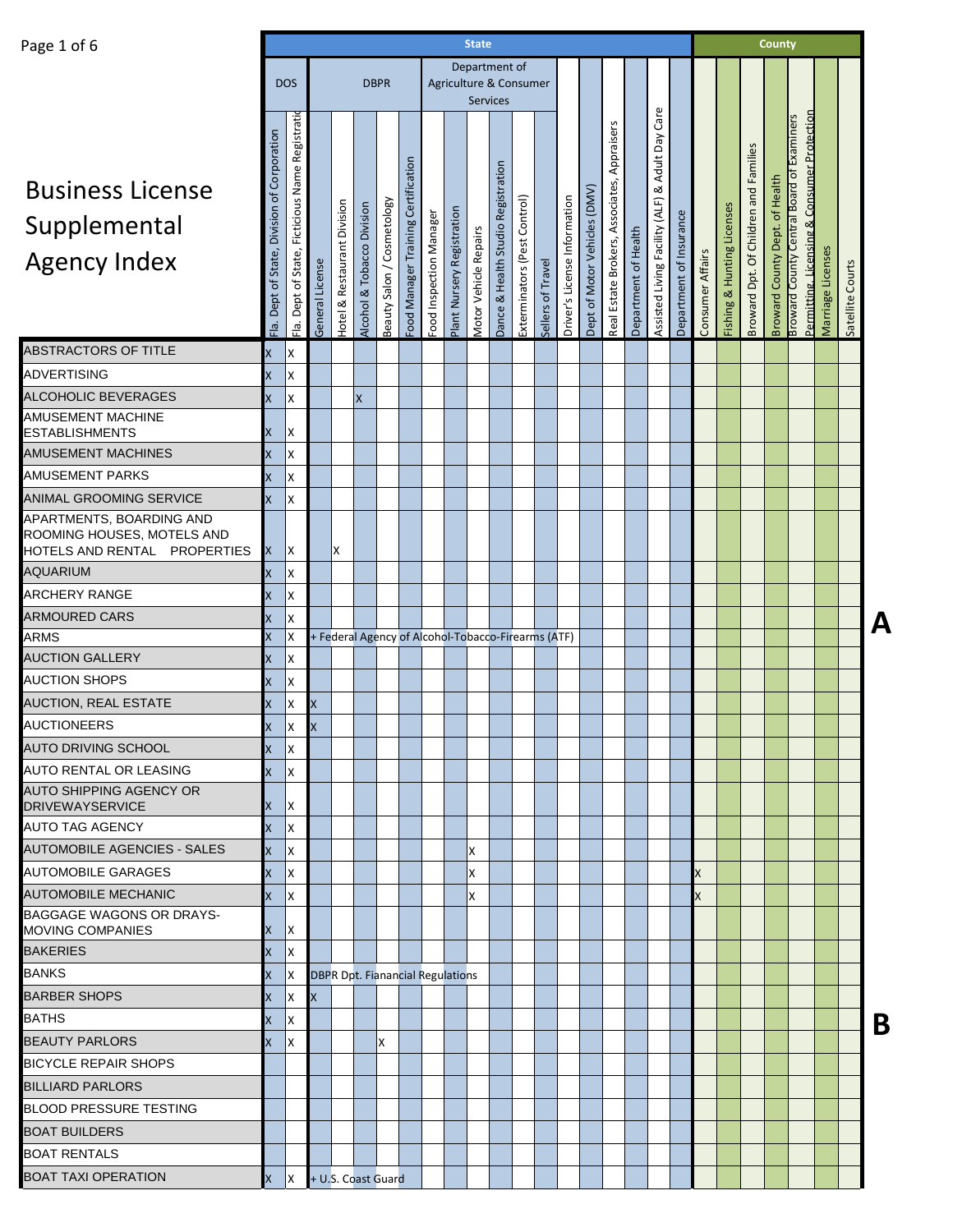| Page 2 of 6                                                     |                                                          |                                                   |                 |                             |                            |                            |                                         |                        |                            | <b>State</b>                              |                                    |                              |                  |                              |                              |                                                      |                         |                                                       |                         |                            |                            |                                          | <b>County</b>                               |                                                                                                    |                   |                  |   |
|-----------------------------------------------------------------|----------------------------------------------------------|---------------------------------------------------|-----------------|-----------------------------|----------------------------|----------------------------|-----------------------------------------|------------------------|----------------------------|-------------------------------------------|------------------------------------|------------------------------|------------------|------------------------------|------------------------------|------------------------------------------------------|-------------------------|-------------------------------------------------------|-------------------------|----------------------------|----------------------------|------------------------------------------|---------------------------------------------|----------------------------------------------------------------------------------------------------|-------------------|------------------|---|
|                                                                 |                                                          |                                                   |                 |                             |                            |                            |                                         |                        |                            | Department of                             |                                    |                              |                  |                              |                              |                                                      |                         |                                                       |                         |                            |                            |                                          |                                             |                                                                                                    |                   |                  |   |
|                                                                 |                                                          | <b>DOS</b>                                        |                 |                             |                            | <b>DBPR</b>                |                                         |                        |                            | Agriculture & Consumer<br><b>Services</b> |                                    |                              |                  |                              |                              |                                                      |                         |                                                       |                         |                            |                            |                                          |                                             |                                                                                                    |                   |                  |   |
| <b>Business License</b><br>Supplemental<br><b>Agency Index</b>  | Corporation<br>đ<br>Division<br>State,<br>đ<br>Fla. Dept | Ficticious Name Registrati<br>Fla. Dept of State, | General License | Hotel & Restaurant Division | Alcohol & Tobacco Division | Beauty Salon / Cosmetology | ood Manager Training Certification      | ood Inspection Manager | Plant Nursery Registration | <b>Motor Vehicle Repairs</b>              | Dance & Health Studio Registration | Exterminators (Pest Control) | sellers of Trave | Driver's License Information | Dept of Motor Vehicles (DMV) | Appraisers<br>Associates,<br>Estate Brokers,<br>Real | Health<br>Department of | Care<br>& Adult Day<br>Assisted Living Facility (ALF) | Department of Insurance | <b>Affairs</b><br>Consumer | Fishing & Hunting Licenses | Children and Families<br>Broward Dpt. Of | Health<br>Dept. of<br><b>Broward County</b> | Permitting. Licensing & Consumer Protection<br>Examiners<br><b>Broward County Central Board of</b> | Marriage Licenses | Satellite Courts |   |
| <b>BOATHOUSES</b>                                               | Χ                                                        | Χ                                                 |                 |                             |                            |                            |                                         |                        |                            |                                           |                                    |                              |                  |                              |                              |                                                      |                         |                                                       |                         |                            |                            |                                          |                                             |                                                                                                    |                   |                  |   |
| <b>BONDSMEN</b>                                                 | X                                                        | X                                                 |                 |                             |                            |                            |                                         |                        |                            |                                           |                                    |                              |                  |                              |                              |                                                      |                         |                                                       |                         |                            |                            |                                          |                                             |                                                                                                    |                   |                  |   |
| BOOK BINDERY                                                    | X                                                        | X                                                 |                 |                             |                            |                            |                                         |                        |                            |                                           |                                    |                              |                  |                              |                              |                                                      |                         |                                                       |                         |                            |                            |                                          |                                             |                                                                                                    |                   |                  |   |
| BOTTLING WORKS AND SODA WATER                                   |                                                          |                                                   |                 |                             |                            |                            |                                         |                        |                            |                                           |                                    |                              |                  |                              |                              |                                                      |                         |                                                       |                         |                            |                            |                                          |                                             |                                                                                                    |                   |                  |   |
| FACTORIES<br><b>BOWLING ALLEYS OR BOX BALL</b><br><b>ALLEYS</b> | x<br>х                                                   | X<br>Χ                                            |                 |                             |                            |                            |                                         |                        |                            |                                           |                                    |                              |                  |                              |                              |                                                      |                         |                                                       |                         |                            |                            |                                          |                                             |                                                                                                    |                   |                  |   |
| <b>BRICKYARDS</b>                                               | X                                                        | Χ                                                 |                 |                             |                            |                            |                                         |                        |                            |                                           |                                    |                              |                  |                              |                              |                                                      |                         |                                                       |                         |                            |                            |                                          |                                             |                                                                                                    |                   |                  | B |
| BRIDGE CLUB                                                     | x                                                        | Χ                                                 |                 |                             |                            |                            |                                         |                        |                            |                                           |                                    |                              |                  |                              |                              |                                                      |                         |                                                       |                         |                            |                            |                                          |                                             |                                                                                                    |                   |                  |   |
| <b>BROKERS (general)</b>                                        | x                                                        | X                                                 |                 |                             |                            |                            |                                         |                        |                            |                                           |                                    |                              |                  |                              |                              |                                                      |                         |                                                       |                         |                            |                            |                                          |                                             |                                                                                                    |                   |                  |   |
| Mortgage                                                        | X                                                        | X                                                 |                 |                             |                            |                            | <b>DBPR Dpt. Fianancial Regulations</b> |                        |                            |                                           |                                    |                              |                  |                              |                              |                                                      |                         |                                                       |                         |                            |                            |                                          |                                             |                                                                                                    |                   |                  |   |
| Real Estate (sales agent, no fee)                               | X                                                        | X                                                 |                 |                             |                            |                            |                                         |                        |                            |                                           |                                    |                              |                  |                              |                              | X                                                    |                         |                                                       |                         |                            |                            |                                          |                                             |                                                                                                    |                   |                  |   |
| Plants                                                          | X                                                        | X                                                 |                 |                             |                            |                            |                                         |                        | $\overline{\mathsf{x}}$    |                                           |                                    |                              |                  |                              |                              |                                                      |                         |                                                       |                         |                            |                            |                                          |                                             |                                                                                                    |                   |                  |   |
| Produce                                                         | X                                                        | Χ                                                 |                 |                             |                            |                            |                                         |                        |                            |                                           |                                    |                              |                  |                              |                              |                                                      |                         |                                                       |                         |                            |                            |                                          |                                             |                                                                                                    |                   |                  |   |
| BURGLAR ALARM SYSTEMS                                           |                                                          |                                                   |                 |                             |                            |                            | + Dept. Agriculture, Food Service       |                        |                            |                                           |                                    |                              |                  |                              |                              |                                                      |                         |                                                       |                         |                            |                            |                                          |                                             |                                                                                                    |                   |                  |   |
| CABLE T.V.                                                      | x                                                        | Χ                                                 |                 |                             | See attached alarms        |                            |                                         |                        |                            |                                           |                                    |                              |                  |                              |                              |                                                      |                         |                                                       |                         |                            |                            |                                          |                                             |                                                                                                    |                   |                  |   |
| CANTEEN                                                         | Χ                                                        | X                                                 |                 |                             |                            |                            |                                         |                        |                            |                                           |                                    |                              |                  |                              |                              |                                                      |                         |                                                       |                         |                            |                            |                                          |                                             |                                                                                                    |                   |                  |   |
| CAR WASH AND/OR WAXING                                          | X                                                        | Χ                                                 |                 |                             | X                          |                            |                                         |                        |                            |                                           |                                    |                              |                  |                              |                              |                                                      |                         |                                                       |                         |                            |                            |                                          |                                             |                                                                                                    |                   |                  |   |
| CARPENTER SHOP OR WOODWORK                                      | X                                                        | X                                                 |                 |                             |                            |                            |                                         |                        |                            |                                           |                                    |                              |                  |                              |                              |                                                      |                         |                                                       |                         |                            |                            |                                          |                                             |                                                                                                    |                   |                  |   |
| <b>SHOP</b>                                                     | X                                                        | X                                                 |                 |                             |                            |                            |                                         |                        |                            |                                           |                                    |                              |                  |                              |                              |                                                      |                         |                                                       |                         |                            |                            |                                          |                                             |                                                                                                    |                   |                  |   |
| <b>CATERING</b>                                                 | X                                                        | X                                                 |                 | Χ                           |                            |                            |                                         |                        |                            |                                           |                                    |                              |                  |                              |                              |                                                      |                         |                                                       |                         |                            |                            |                                          |                                             |                                                                                                    |                   |                  |   |
| CEMENT, CONCRETE, PLASTER OR                                    |                                                          |                                                   |                 |                             |                            |                            |                                         |                        |                            |                                           |                                    |                              |                  |                              |                              |                                                      |                         |                                                       |                         |                            |                            |                                          |                                             |                                                                                                    |                   |                  |   |
| <b>ARTIFICIAL STONE</b>                                         | x                                                        | X                                                 |                 |                             |                            |                            |                                         |                        |                            |                                           |                                    |                              |                  |                              |                              |                                                      |                         |                                                       |                         |                            |                            |                                          |                                             |                                                                                                    |                   |                  |   |
| <b>CHRISTMAS TREES</b>                                          | X                                                        | X                                                 |                 |                             |                            |                            |                                         |                        |                            |                                           |                                    |                              |                  |                              |                              |                                                      |                         |                                                       |                         |                            |                            |                                          |                                             |                                                                                                    |                   |                  |   |
| <b>CIGARS AND TOBACCOS</b>                                      | X                                                        | X                                                 |                 |                             | X                          | $+$ ATF                    |                                         |                        |                            |                                           |                                    |                              |                  |                              |                              |                                                      |                         |                                                       |                         |                            |                            |                                          |                                             |                                                                                                    |                   |                  |   |
| <b>CLAIMS AND COLLECTION AGENCIES</b>                           | $\overline{\mathsf{x}}$                                  | X                                                 |                 |                             |                            |                            |                                         |                        |                            |                                           |                                    |                              |                  |                              |                              |                                                      |                         |                                                       |                         |                            |                            |                                          |                                             |                                                                                                    |                   |                  | C |
| <b>CLOTHING</b>                                                 | X                                                        | X                                                 |                 |                             |                            |                            |                                         |                        |                            |                                           |                                    |                              |                  |                              |                              |                                                      |                         |                                                       |                         |                            |                            |                                          |                                             |                                                                                                    |                   |                  |   |
| <b>CLOTHING ALTERATIONS</b>                                     | X                                                        | X                                                 |                 |                             |                            |                            |                                         |                        |                            |                                           |                                    |                              |                  |                              |                              |                                                      |                         |                                                       |                         |                            |                            |                                          |                                             |                                                                                                    |                   |                  |   |
| <b>COIN DEALERS</b>                                             | X                                                        | Χ                                                 |                 |                             |                            |                            |                                         |                        |                            |                                           |                                    |                              |                  |                              |                              |                                                      |                         |                                                       |                         |                            |                            |                                          |                                             |                                                                                                    |                   |                  |   |
| <b>COMMISSION MERCHANTS</b><br>COMMISSION MERCHANTS OF          | X                                                        | X                                                 |                 |                             |                            |                            |                                         |                        |                            |                                           |                                    |                              |                  |                              |                              |                                                      |                         |                                                       |                         |                            |                            |                                          |                                             |                                                                                                    |                   |                  |   |
| <b>PRODUCE</b>                                                  | x                                                        | X                                                 |                 |                             |                            |                            |                                         |                        |                            |                                           |                                    |                              |                  |                              |                              |                                                      |                         |                                                       |                         |                            |                            |                                          |                                             |                                                                                                    |                   |                  |   |
| <b>CONCESSIONS</b>                                              | X                                                        | X                                                 |                 | X                           |                            |                            |                                         |                        |                            |                                           |                                    |                              |                  |                              |                              |                                                      |                         |                                                       |                         |                            |                            |                                          |                                             |                                                                                                    |                   |                  |   |
| CONTRACTORS                                                     | X                                                        | X                                                 |                 |                             |                            |                            | + DBPR or Certificate of Competency     |                        |                            |                                           |                                    |                              |                  |                              |                              |                                                      |                         |                                                       |                         |                            |                            |                                          |                                             | x                                                                                                  |                   |                  |   |
| CONVALESCENT HOME/ NURSING<br><b>HOME</b>                       | X.                                                       | <b>IX</b>                                         | + ACHA          |                             |                            |                            |                                         |                        |                            |                                           |                                    |                              |                  |                              |                              |                                                      | X                       |                                                       |                         |                            |                            |                                          |                                             |                                                                                                    |                   |                  |   |
| <b>CREDIT BUREAU</b>                                            | X                                                        | X                                                 |                 |                             |                            |                            |                                         |                        |                            |                                           |                                    |                              |                  |                              |                              |                                                      |                         |                                                       |                         |                            |                            |                                          |                                             |                                                                                                    |                   |                  |   |
| DAIRIES AND DEALERS IN MILK,<br><b>CREAM OR DAIRY PRODUCTS</b>  |                                                          | X                                                 |                 |                             |                            |                            |                                         |                        |                            |                                           |                                    |                              |                  |                              |                              |                                                      |                         |                                                       |                         |                            |                            |                                          |                                             |                                                                                                    |                   |                  |   |
| DANCE HALL                                                      | X                                                        | X                                                 |                 |                             | + Dept. of Agriculture     |                            |                                         |                        |                            |                                           |                                    |                              |                  |                              |                              |                                                      |                         |                                                       |                         |                            |                            |                                          |                                             |                                                                                                    |                   |                  | D |
| <b>DENTAL LABORATORY</b>                                        | X                                                        | X                                                 |                 |                             |                            |                            | + Dept. of Health, Board of Dentistry   |                        |                            |                                           |                                    |                              |                  |                              |                              |                                                      | $\mathsf{\chi}$         |                                                       |                         |                            |                            |                                          |                                             |                                                                                                    |                   |                  |   |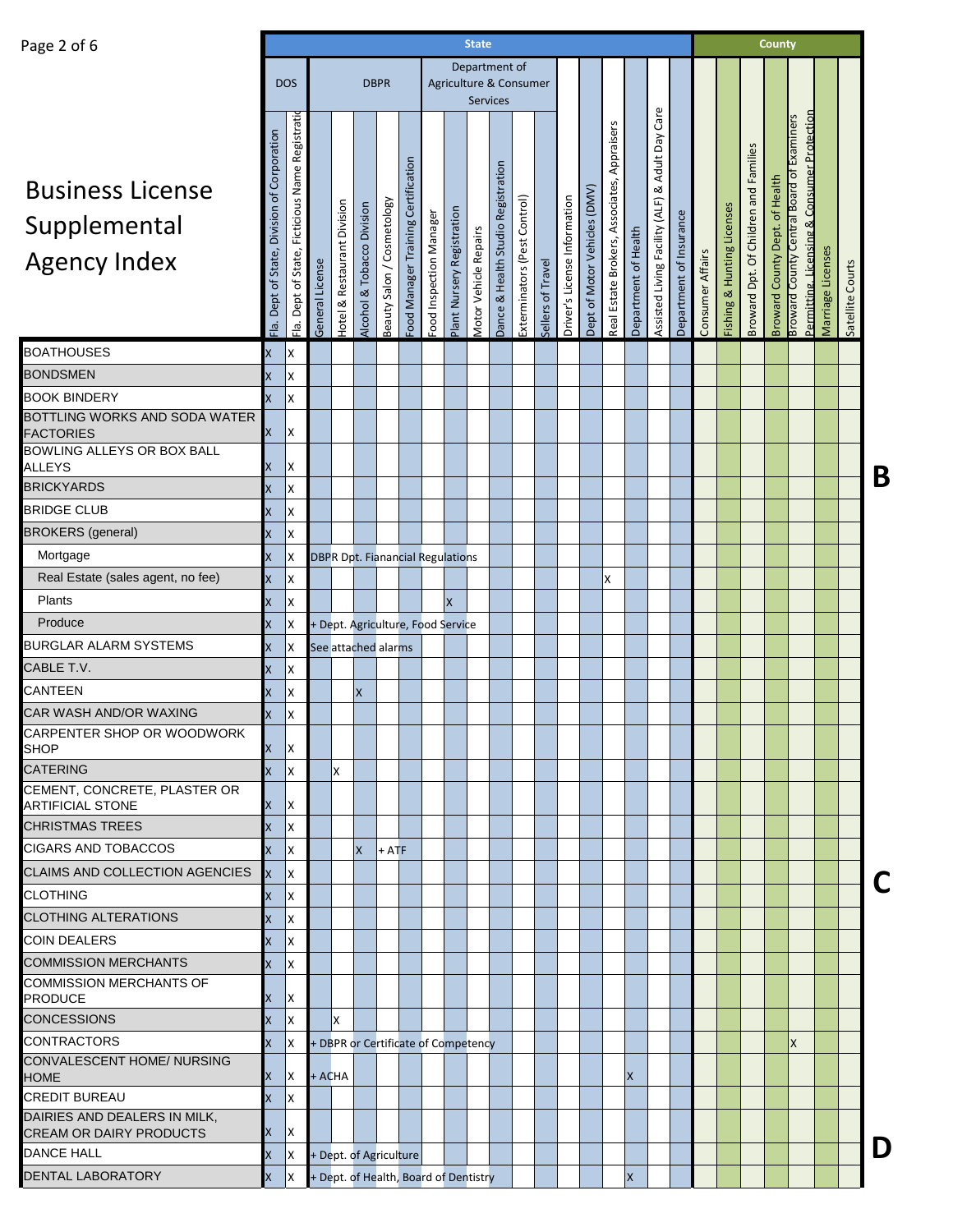| Page 3 of 6                                                    |                                                     |                                                    |                 |                                        |                            |                            |                                                   |                        |                            | <b>State</b>                            |                                    |                              |                  |                              |                                 |                                                         |                           |                                                             |                            |                  |                            |                                                  | County                                                  |                                                                                                    |                   |                  |   |
|----------------------------------------------------------------|-----------------------------------------------------|----------------------------------------------------|-----------------|----------------------------------------|----------------------------|----------------------------|---------------------------------------------------|------------------------|----------------------------|-----------------------------------------|------------------------------------|------------------------------|------------------|------------------------------|---------------------------------|---------------------------------------------------------|---------------------------|-------------------------------------------------------------|----------------------------|------------------|----------------------------|--------------------------------------------------|---------------------------------------------------------|----------------------------------------------------------------------------------------------------|-------------------|------------------|---|
|                                                                |                                                     | <b>DOS</b>                                         |                 |                                        |                            | <b>DBPR</b>                |                                                   |                        |                            | Department of<br>Agriculture & Consumer |                                    |                              |                  |                              |                                 |                                                         |                           |                                                             |                            |                  |                            |                                                  |                                                         |                                                                                                    |                   |                  |   |
|                                                                |                                                     |                                                    |                 |                                        |                            |                            |                                                   |                        |                            | Services                                |                                    |                              |                  |                              |                                 |                                                         |                           |                                                             |                            |                  |                            |                                                  |                                                         |                                                                                                    |                   |                  |   |
| <b>Business License</b><br>Supplemental<br><b>Agency Index</b> | Corporation<br>ð<br>Division<br>-la. Dept of State, | Ficticious Name Registratio<br>Fla. Dept of State, | General License | <b>Hotel &amp; Restaurant Division</b> | Alcohol & Tobacco Division | Beauty Salon / Cosmetology | ood Manager Training Certification                | ood Inspection Manager | Plant Nursery Registration | <b>Motor Vehicle Repairs</b>            | Dance & Health Studio Registration | Exterminators (Pest Control) | iellers of Trave | Driver's License Information | Vehicles (DMV)<br>Dept of Motor | Appraisers<br>Associates,<br>Brokers,<br>Estate<br>Real | Health<br>Ⴆ<br>Department | Care<br>Adult Day<br>ವ<br>(ALF)<br>Assisted Living Facility | Insurance<br>Department of | Consumer Affairs | Fishing & Hunting Licenses | Families<br>and<br>Children<br>ð<br>Broward Dpt. | <b>Health</b><br>ð<br>Dept.<br>County<br><b>Broward</b> | Permitting. Licensing & Consumer Protection<br>Examiners<br><b>Broward County Central Board of</b> | Marriage Licenses | Satellite Courts |   |
| <b>DIRECTORIES</b>                                             | X                                                   | Χ                                                  |                 |                                        |                            |                            |                                                   |                        |                            |                                         |                                    |                              |                  |                              |                                 |                                                         |                           |                                                             |                            |                  |                            |                                                  |                                                         |                                                                                                    |                   |                  |   |
| <b>DRY CLEANERS</b>                                            | X                                                   | Χ                                                  |                 |                                        |                            |                            |                                                   |                        |                            |                                         |                                    |                              |                  |                              |                                 |                                                         |                           |                                                             |                            |                  |                            |                                                  |                                                         |                                                                                                    |                   |                  | D |
| DYE WORKS AND STEAM CLEANERS                                   |                                                     |                                                    |                 |                                        |                            |                            |                                                   |                        |                            |                                         |                                    |                              |                  |                              |                                 |                                                         |                           |                                                             |                            |                  |                            |                                                  |                                                         |                                                                                                    |                   |                  |   |
| ELECTRIC LIGHT AND POWER<br><b>COMPANIES</b>                   | X                                                   | IX<br>x                                            |                 |                                        |                            |                            | + Dept. of environmental Protection- Power Plant  |                        |                            |                                         |                                    |                              |                  |                              |                                 |                                                         |                           |                                                             |                            |                  |                            |                                                  |                                                         |                                                                                                    |                   |                  |   |
| <b>EMPLOYMENT AGENCY</b>                                       | ΙX                                                  | Χ                                                  |                 |                                        |                            |                            |                                                   |                        |                            |                                         |                                    |                              |                  |                              |                                 |                                                         |                           |                                                             |                            |                  |                            |                                                  |                                                         |                                                                                                    |                   |                  |   |
| EXHIBITION                                                     |                                                     | Χ                                                  |                 |                                        |                            |                            |                                                   |                        |                            |                                         |                                    |                              |                  |                              |                                 |                                                         |                           |                                                             |                            |                  |                            |                                                  |                                                         |                                                                                                    |                   |                  | E |
| <b>EXPRESS COMPANIES</b>                                       | X                                                   | Χ                                                  |                 |                                        |                            |                            |                                                   |                        |                            |                                         |                                    |                              |                  |                              |                                 |                                                         |                           |                                                             |                            |                  |                            |                                                  |                                                         |                                                                                                    |                   |                  |   |
| EXTERMINATORS                                                  |                                                     | Χ                                                  |                 | + Dept. of Agriculture                 |                            |                            |                                                   |                        |                            |                                         |                                    | Χ                            |                  |                              |                                 |                                                         |                           |                                                             |                            |                  |                            |                                                  |                                                         |                                                                                                    |                   |                  |   |
| <b>FIRE EXTINGUISHERS</b>                                      | X                                                   | X                                                  |                 |                                        |                            |                            | + Division of State Fire Marshal Office           |                        |                            |                                         |                                    |                              |                  |                              |                                 |                                                         |                           |                                                             |                            |                  |                            |                                                  |                                                         |                                                                                                    |                   |                  |   |
| FISH MARKET                                                    | х                                                   | Χ                                                  |                 | + Dept. of Agriculture                 |                            |                            |                                                   |                        |                            |                                         |                                    |                              |                  |                              |                                 |                                                         |                           |                                                             |                            |                  |                            |                                                  |                                                         |                                                                                                    |                   |                  |   |
| <b>FLEA MARKET</b>                                             | X                                                   | Ιx                                                 |                 |                                        |                            |                            |                                                   |                        |                            |                                         |                                    |                              |                  |                              |                                 |                                                         |                           |                                                             |                            |                  |                            |                                                  |                                                         |                                                                                                    |                   |                  |   |
| FLORISTS OR DEALERS IN FLOWERS                                 | X                                                   | χ                                                  |                 |                                        |                            |                            | + Dept of Agriculture- Division of Plant Industry |                        |                            |                                         |                                    |                              |                  |                              |                                 |                                                         |                           |                                                             |                            |                  |                            |                                                  |                                                         |                                                                                                    |                   |                  |   |
| <b>FORTUNE TELLERS</b>                                         | ΙX                                                  | X                                                  |                 |                                        |                            |                            |                                                   |                        |                            |                                         |                                    |                              |                  |                              |                                 |                                                         |                           |                                                             |                            |                  |                            |                                                  |                                                         |                                                                                                    |                   |                  | F |
| FRUITS AND VEGETABLES                                          | ΙX                                                  | Χ                                                  |                 | +Dept. of Agriculture                  |                            |                            |                                                   |                        |                            |                                         |                                    |                              |                  |                              |                                 |                                                         |                           |                                                             |                            |                  |                            |                                                  |                                                         |                                                                                                    |                   |                  |   |
| FUNERAL HOMES                                                  | X                                                   | X                                                  |                 |                                        |                            |                            | + Dept. of Financial Services                     |                        |                            |                                         |                                    |                              |                  |                              |                                 |                                                         |                           |                                                             |                            |                  |                            |                                                  |                                                         |                                                                                                    |                   |                  |   |
| FURNITURE DEALERS                                              | X                                                   | Iχ                                                 |                 |                                        |                            |                            |                                                   |                        |                            |                                         |                                    |                              |                  |                              |                                 |                                                         |                           |                                                             |                            |                  |                            |                                                  |                                                         |                                                                                                    |                   |                  |   |
| FURNITURE REFINISHERS                                          | X                                                   | Ιx                                                 |                 |                                        |                            |                            |                                                   |                        |                            |                                         |                                    |                              |                  |                              |                                 |                                                         |                           |                                                             |                            |                  |                            |                                                  |                                                         |                                                                                                    |                   |                  |   |
| <b>GAMES AND DEVICES</b>                                       | X                                                   | Ιx                                                 |                 |                                        |                            |                            |                                                   |                        |                            |                                         |                                    |                              |                  |                              |                                 |                                                         |                           |                                                             |                            |                  |                            |                                                  |                                                         |                                                                                                    |                   |                  |   |
| GARBAGE AND WASTE                                              | X                                                   | X                                                  |                 |                                        |                            |                            |                                                   |                        |                            |                                         |                                    |                              |                  |                              |                                 |                                                         |                           |                                                             |                            |                  |                            |                                                  |                                                         |                                                                                                    |                   |                  |   |
| <b>GARDENING</b>                                               | X                                                   | <b>X</b>                                           |                 |                                        |                            |                            |                                                   |                        |                            |                                         |                                    |                              |                  |                              |                                 |                                                         |                           |                                                             |                            |                  |                            |                                                  |                                                         |                                                                                                    |                   |                  |   |
| GAS COMPANIES/GAS PLANTS                                       | X                                                   | X                                                  |                 |                                        |                            |                            | + Dept. of environmental protection- Power Plant  |                        |                            |                                         |                                    |                              |                  |                              |                                 |                                                         |                           |                                                             |                            |                  |                            |                                                  |                                                         |                                                                                                    |                   |                  |   |
| GASOLINE                                                       | X                                                   | Ix.                                                |                 |                                        |                            |                            |                                                   |                        |                            |                                         |                                    |                              |                  |                              |                                 |                                                         |                           |                                                             |                            |                  |                            |                                                  |                                                         |                                                                                                    |                   |                  |   |
| GASOLINE SERVICE STATIONS                                      | X                                                   | X                                                  |                 | + Dept. of Agriculture                 |                            |                            |                                                   |                        |                            |                                         |                                    |                              |                  |                              |                                 |                                                         |                           |                                                             |                            |                  |                            |                                                  |                                                         |                                                                                                    |                   |                  | G |
| GOLF COURSE                                                    | X                                                   | X                                                  |                 |                                        |                            |                            |                                                   |                        |                            |                                         |                                    |                              |                  |                              |                                 |                                                         |                           |                                                             |                            |                  |                            |                                                  |                                                         |                                                                                                    |                   |                  |   |
| <b>GOLF RANGES</b>                                             | X                                                   | <b>x</b>                                           |                 |                                        |                            |                            |                                                   |                        |                            |                                         |                                    |                              |                  |                              |                                 |                                                         |                           |                                                             |                            |                  |                            |                                                  |                                                         |                                                                                                    |                   |                  |   |
| <b>GREETING CARDS</b>                                          | X                                                   | <b>X</b>                                           |                 |                                        |                            |                            |                                                   |                        |                            |                                         |                                    |                              |                  |                              |                                 |                                                         |                           |                                                             |                            |                  |                            |                                                  |                                                         |                                                                                                    |                   |                  |   |
| GUARD AGENCY, SECURITY OR<br><b>WATCHMAN</b>                   | X                                                   | Iχ                                                 |                 | + Dept. of Agriculture                 |                            |                            |                                                   |                        |                            |                                         |                                    |                              |                  |                              |                                 |                                                         |                           |                                                             |                            |                  |                            |                                                  |                                                         |                                                                                                    |                   |                  |   |
| <b>HALLS FOR HIRE</b>                                          | X                                                   | X                                                  |                 |                                        |                            |                            |                                                   |                        |                            |                                         |                                    |                              |                  |                              |                                 |                                                         |                           |                                                             |                            |                  |                            |                                                  |                                                         |                                                                                                    |                   |                  |   |
| HAT CLEANING AND BLOCKING                                      | X                                                   | <b>X</b>                                           |                 |                                        |                            |                            |                                                   |                        |                            |                                         |                                    |                              |                  |                              |                                 |                                                         |                           |                                                             |                            |                  |                            |                                                  |                                                         |                                                                                                    |                   |                  | Η |
| HATCHERIES                                                     | X                                                   | X                                                  |                 |                                        |                            |                            |                                                   |                        |                            |                                         |                                    |                              |                  |                              |                                 |                                                         |                           |                                                             |                            |                  |                            |                                                  |                                                         |                                                                                                    |                   |                  |   |
| <b>HEALTH SALON</b>                                            | X                                                   | X                                                  |                 |                                        |                            | X                          |                                                   |                        |                            |                                         |                                    |                              |                  |                              |                                 |                                                         |                           |                                                             |                            |                  |                            |                                                  |                                                         |                                                                                                    |                   |                  |   |
| HOME MAINTENANCE SERVICE                                       | X                                                   | lx.                                                |                 |                                        |                            |                            |                                                   |                        |                            |                                         |                                    |                              |                  |                              |                                 |                                                         |                           |                                                             |                            |                  |                            |                                                  |                                                         |                                                                                                    |                   |                  |   |
| HOME OCCUPATION                                                | X                                                   | X                                                  |                 |                                        |                            |                            |                                                   |                        |                            |                                         |                                    |                              |                  |                              |                                 |                                                         |                           |                                                             |                            |                  |                            |                                                  |                                                         |                                                                                                    |                   |                  | Η |
| <b>HOSPITAL FOR ANIMALS</b>                                    | X                                                   | $\mathsf{X}$                                       | + ACHA          |                                        |                            |                            |                                                   |                        |                            |                                         |                                    |                              |                  |                              |                                 |                                                         | $\boldsymbol{\mathsf{X}}$ |                                                             |                            |                  |                            |                                                  |                                                         |                                                                                                    |                   |                  |   |
| <b>HOSPITALS</b>                                               | X                                                   | <b>X</b>                                           |                 |                                        |                            |                            |                                                   |                        |                            |                                         |                                    |                              |                  |                              |                                 |                                                         |                           |                                                             |                            |                  |                            |                                                  |                                                         |                                                                                                    |                   |                  |   |
| <b>ICE CREAM</b>                                               | X                                                   | X                                                  |                 | Χ                                      |                            |                            |                                                   |                        |                            |                                         |                                    |                              |                  |                              |                                 |                                                         |                           |                                                             |                            |                  |                            |                                                  |                                                         |                                                                                                    |                   |                  |   |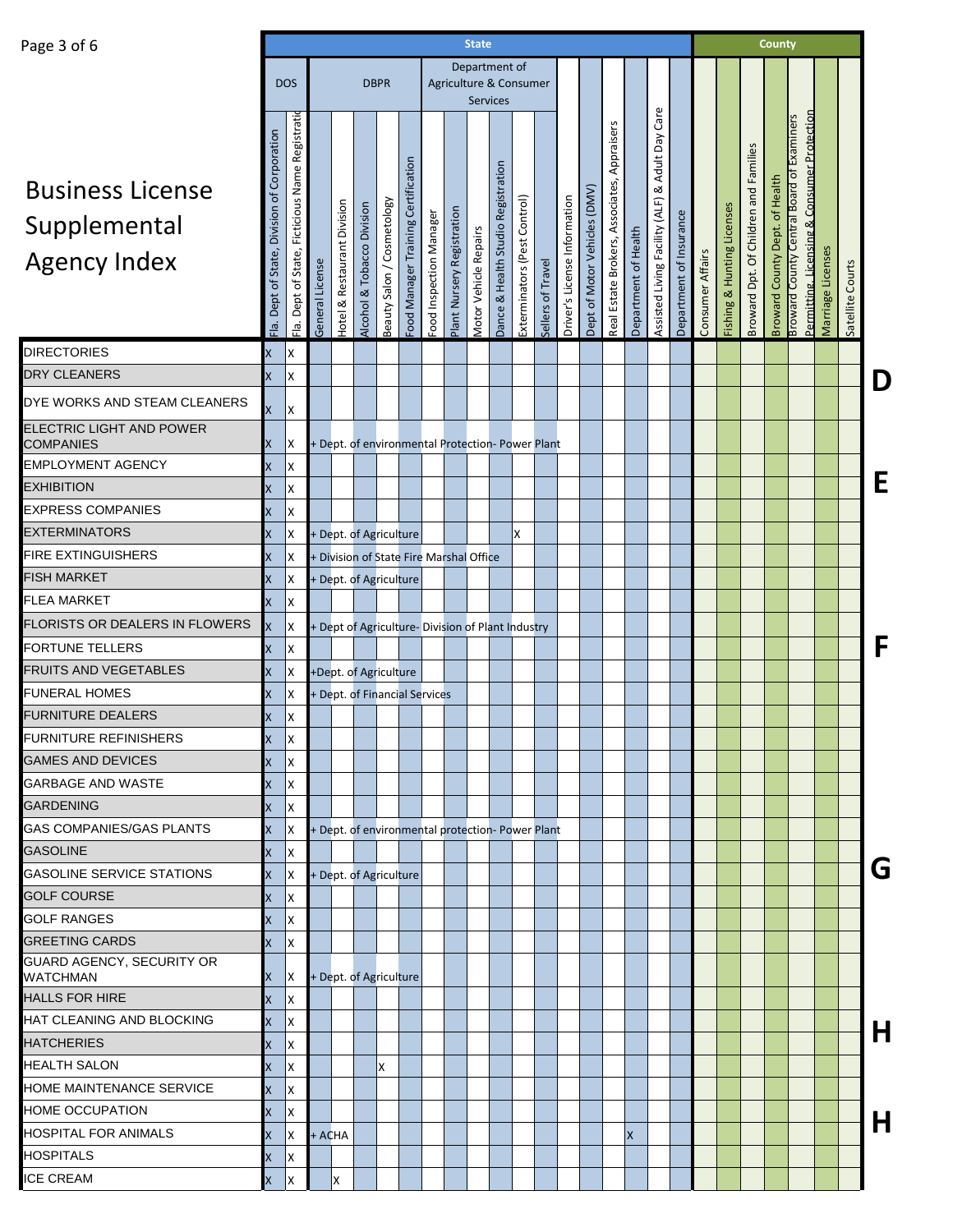| Page 4 of 6                                                    |                                             |                                                  |                 |                                        |                            |                            |                                     |                                          |                            | <b>State</b>                 |                                                    |                                                          |                      |                              |                              |                                                |                           |                                                       |                         |                  |                            |                                       | <b>County</b>                  |                                                                                                    |                   |                     |   |
|----------------------------------------------------------------|---------------------------------------------|--------------------------------------------------|-----------------|----------------------------------------|----------------------------|----------------------------|-------------------------------------|------------------------------------------|----------------------------|------------------------------|----------------------------------------------------|----------------------------------------------------------|----------------------|------------------------------|------------------------------|------------------------------------------------|---------------------------|-------------------------------------------------------|-------------------------|------------------|----------------------------|---------------------------------------|--------------------------------|----------------------------------------------------------------------------------------------------|-------------------|---------------------|---|
|                                                                |                                             | <b>DOS</b>                                       |                 |                                        |                            | <b>DBPR</b>                |                                     |                                          |                            | Department of<br>Services    |                                                    | Agriculture & Consumer                                   |                      |                              |                              |                                                |                           |                                                       |                         |                  |                            |                                       |                                |                                                                                                    |                   |                     |   |
| <b>Business License</b><br>Supplemental<br><b>Agency Index</b> | Fla. Dept of State, Division of Corporation | Fla. Dept of State, Ficticious Name Registration | General License | <b>Hotel &amp; Restaurant Division</b> | Alcohol & Tobacco Division | Beauty Salon / Cosmetology | Food Manager Training Certification | Food Inspection Manager                  | Plant Nursery Registration | <b>Motor Vehicle Repairs</b> | Registration<br><b>Studio</b><br>& Health<br>Dance | Exterminators (Pest Control)                             | of Travel<br>Sellers | Driver's License Information | Dept of Motor Vehicles (DMV) | Appraisers<br>Real Estate Brokers, Associates, | Department of Health      | Care<br>& Adult Day<br>Assisted Living Facility (ALF) | Department of Insurance | Consumer Affairs | Fishing & Hunting Licenses | Broward Dpt. Of Children and Families | Broward County Dept. of Health | Permitting. Licensing & Consumer Protection<br>Examiners<br><b>Broward County Central Board of</b> | Marriage Licenses | Courts<br>Satellite |   |
| <b>ICE FACTORIES</b>                                           | X                                           | Χ                                                |                 | +Dept. of Agriculture                  |                            |                            |                                     |                                          |                            |                              |                                                    |                                                          |                      |                              |                              |                                                |                           |                                                       |                         |                  |                            |                                       |                                |                                                                                                    |                   |                     |   |
| ICE VENDING MACHI                                              | Χ                                           | Χ                                                |                 | +Dept. of Agriculture                  |                            |                            |                                     |                                          |                            |                              |                                                    |                                                          |                      |                              |                              |                                                |                           |                                                       |                         |                  |                            |                                       |                                |                                                                                                    |                   |                     |   |
| <b>ICE WAGONS</b>                                              | X                                           | Χ                                                |                 | +Dept. of Agriculture                  |                            |                            |                                     |                                          |                            |                              |                                                    |                                                          |                      |                              |                              |                                                |                           |                                                       |                         |                  |                            |                                       |                                |                                                                                                    |                   |                     |   |
| <b>INSURANCE ADJUSTERS</b>                                     | X                                           | Χ                                                |                 |                                        |                            |                            |                                     |                                          |                            |                              |                                                    | + Dept. of Financial Services, Division of Insurance     |                      |                              |                              |                                                |                           |                                                       | X                       |                  |                            |                                       |                                |                                                                                                    |                   |                     |   |
| <b>INSURANCE AGENTS</b>                                        | X                                           | Χ                                                |                 |                                        |                            |                            |                                     |                                          |                            |                              |                                                    | Dept. of Financial Services, Division of Insurance       |                      |                              |                              |                                                |                           |                                                       | X                       |                  |                            |                                       |                                |                                                                                                    |                   |                     |   |
| INSURANCE COMPANIES                                            | X                                           | X                                                |                 |                                        |                            |                            |                                     |                                          |                            |                              |                                                    | + Dept. of Financial Services, Division of Insurance     |                      |                              |                              |                                                |                           |                                                       | X                       |                  |                            |                                       |                                |                                                                                                    |                   |                     |   |
| INSURANCE RATE MAKERS OR RATE<br><b>AGENT</b>                  | X                                           | x                                                |                 |                                        |                            |                            |                                     |                                          |                            |                              |                                                    |                                                          |                      |                              |                              |                                                |                           |                                                       | X                       |                  |                            |                                       |                                |                                                                                                    |                   |                     |   |
| <b>INTERIOR DECORATORS</b>                                     | X                                           | Χ                                                |                 |                                        |                            |                            |                                     |                                          |                            |                              |                                                    |                                                          |                      |                              |                              |                                                |                           |                                                       |                         |                  |                            |                                       |                                |                                                                                                    |                   |                     |   |
| JANITORIAL SERVICE AND MAID<br><b>SERVICE</b>                  | X                                           | x                                                |                 |                                        |                            |                            |                                     |                                          |                            |                              |                                                    |                                                          |                      |                              |                              |                                                |                           |                                                       |                         |                  |                            |                                       |                                |                                                                                                    |                   |                     |   |
| JEWELRY                                                        | X                                           | Χ                                                |                 |                                        |                            |                            |                                     |                                          |                            |                              |                                                    |                                                          |                      |                              |                              |                                                |                           |                                                       |                         |                  |                            |                                       |                                |                                                                                                    |                   |                     | J |
| <b>JEWELRY BROKERS</b>                                         | Χ                                           | Χ                                                |                 |                                        |                            |                            |                                     |                                          |                            |                              |                                                    |                                                          |                      |                              |                              |                                                |                           |                                                       |                         |                  |                            |                                       |                                |                                                                                                    |                   |                     |   |
| <b>JUNK DEALERS</b>                                            | X                                           | Χ                                                |                 |                                        |                            |                            |                                     |                                          |                            |                              |                                                    |                                                          |                      |                              |                              |                                                |                           |                                                       |                         |                  |                            |                                       |                                |                                                                                                    |                   |                     |   |
| <b>KEROSENE DEALERS</b>                                        | Χ                                           | Χ                                                |                 |                                        |                            |                            |                                     |                                          |                            |                              |                                                    |                                                          |                      |                              |                              |                                                |                           |                                                       |                         |                  |                            |                                       |                                |                                                                                                    |                   |                     | K |
| <b>LABOR UNION ORGANIZATIONS</b>                               | X                                           | X                                                |                 |                                        |                            |                            |                                     |                                          |                            |                              |                                                    |                                                          |                      |                              |                              |                                                |                           |                                                       |                         |                  |                            |                                       |                                |                                                                                                    |                   |                     |   |
| <b>LAND DEVELOPMENT COMPANY</b>                                | Χ                                           | Χ                                                |                 |                                        |                            |                            |                                     |                                          |                            |                              |                                                    |                                                          |                      |                              |                              |                                                |                           |                                                       |                         |                  |                            |                                       |                                |                                                                                                    |                   |                     |   |
| LANDSCAPING                                                    | X                                           | X                                                |                 |                                        |                            |                            |                                     |                                          |                            |                              |                                                    | + Dept. of Agriculture, if plants and trees are provided |                      |                              |                              |                                                |                           |                                                       |                         |                  |                            |                                       |                                |                                                                                                    |                   |                     |   |
| LAUNDRIES                                                      | X                                           | Ιx                                               |                 |                                        |                            |                            |                                     |                                          |                            |                              |                                                    |                                                          |                      |                              |                              |                                                |                           |                                                       |                         |                  |                            |                                       |                                |                                                                                                    |                   |                     |   |
| LIGHTNING RODS                                                 | X                                           | X                                                |                 |                                        |                            |                            |                                     |                                          |                            |                              |                                                    |                                                          |                      |                              |                              |                                                |                           |                                                       |                         |                  |                            |                                       |                                |                                                                                                    |                   |                     |   |
| <b>LOAN AGENTS</b>                                             | $\mathsf{x}$                                | <b>x</b>                                         |                 |                                        |                            |                            |                                     | + Dept. of Financial Services            |                            |                              |                                                    |                                                          |                      |                              |                              |                                                |                           |                                                       |                         |                  |                            |                                       |                                |                                                                                                    |                   |                     |   |
| _OCKSMITHS AND TRUNK REPAIRERS                                 | X                                           | X                                                |                 |                                        |                            |                            |                                     |                                          |                            |                              |                                                    |                                                          |                      |                              |                              |                                                |                           |                                                       |                         |                  |                            |                                       |                                |                                                                                                    |                   |                     |   |
| LUMBER DEALERS                                                 | X                                           | X                                                |                 |                                        |                            |                            |                                     |                                          |                            |                              |                                                    |                                                          |                      |                              |                              |                                                |                           |                                                       |                         |                  |                            |                                       |                                |                                                                                                    |                   |                     |   |
| LUNCH STANDS                                                   | X                                           | Χ                                                |                 |                                        |                            |                            |                                     |                                          |                            |                              |                                                    |                                                          |                      |                              |                              |                                                |                           |                                                       |                         |                  |                            |                                       |                                |                                                                                                    |                   |                     |   |
| <b>MACHINE SHOPS</b>                                           | X                                           | X                                                |                 |                                        |                            |                            |                                     |                                          |                            |                              |                                                    |                                                          |                      |                              |                              |                                                |                           |                                                       |                         |                  |                            |                                       |                                |                                                                                                    |                   |                     |   |
| MAIL ORDER                                                     | X                                           | X                                                |                 |                                        |                            |                            |                                     |                                          |                            |                              |                                                    |                                                          |                      |                              |                              |                                                |                           |                                                       |                         |                  |                            |                                       |                                |                                                                                                    |                   |                     |   |
| <b>MANICURIST</b>                                              | X                                           | X                                                |                 |                                        |                            | x                          |                                     |                                          |                            |                              |                                                    |                                                          |                      |                              |                              |                                                |                           |                                                       |                         |                  |                            |                                       |                                |                                                                                                    |                   |                     | M |
| MANUFACTURERS                                                  | $\mathsf{X}$                                | X                                                |                 |                                        |                            |                            |                                     |                                          |                            |                              |                                                    |                                                          |                      |                              |                              |                                                |                           |                                                       |                         |                  |                            |                                       |                                |                                                                                                    |                   |                     |   |
| MANUFACTURER'S REPRESENTATIVE X                                |                                             | X                                                |                 |                                        |                            |                            |                                     |                                          |                            |                              |                                                    |                                                          |                      |                              |                              |                                                |                           |                                                       |                         |                  |                            |                                       |                                |                                                                                                    |                   |                     |   |
| <b>MARINA</b>                                                  | X.                                          | X                                                |                 |                                        |                            |                            |                                     |                                          |                            |                              |                                                    |                                                          |                      |                              |                              |                                                |                           |                                                       |                         |                  |                            |                                       |                                |                                                                                                    |                   |                     |   |
| MASSEUR/MASSEUSE                                               | X                                           | X                                                |                 |                                        |                            |                            |                                     |                                          |                            |                              |                                                    |                                                          |                      |                              |                              |                                                | $\boldsymbol{\mathsf{X}}$ |                                                       |                         |                  |                            |                                       |                                |                                                                                                    |                   |                     |   |
| <b>MEAT MARKETS</b>                                            | <b>X</b>                                    | <b>X</b>                                         |                 |                                        |                            |                            |                                     | + Dept. of Agriculture, Food Service     |                            |                              |                                                    |                                                          |                      |                              |                              |                                                |                           |                                                       |                         |                  |                            |                                       |                                |                                                                                                    |                   |                     |   |
| MEDICAL CLINICS/ HEALTH CARE<br>FACILITIES                     | X.                                          | X                                                |                 |                                        |                            |                            |                                     | + ACHA/ Bureau of Long Term Care Service |                            |                              |                                                    |                                                          |                      |                              |                              |                                                |                           |                                                       |                         |                  |                            |                                       |                                |                                                                                                    |                   |                     |   |
| MERCHANTS                                                      | X                                           | Ix.                                              |                 |                                        |                            |                            |                                     |                                          |                            |                              |                                                    |                                                          |                      |                              |                              |                                                |                           |                                                       |                         |                  |                            |                                       |                                |                                                                                                    |                   |                     |   |
| <b>MOBILE HOME PARK</b>                                        | X                                           | X                                                |                 |                                        |                            |                            |                                     | + DMV- Licensing for Auto Sales          |                            |                              |                                                    |                                                          |                      |                              |                              |                                                |                           |                                                       |                         |                  |                            |                                       |                                |                                                                                                    |                   |                     | M |
| MOBILE HOME SALES                                              | X                                           | X                                                |                 |                                        |                            |                            |                                     |                                          |                            |                              |                                                    | + Dept. of financial Services- Funeral Hotline           |                      |                              |                              |                                                |                           |                                                       |                         |                  |                            |                                       |                                |                                                                                                    |                   |                     |   |
| MONUMENTS AND TOMBSTONES                                       | X.                                          | X                                                |                 |                                        |                            |                            |                                     |                                          |                            |                              |                                                    |                                                          |                      |                              |                              |                                                |                           |                                                       |                         |                  |                            |                                       |                                |                                                                                                    |                   |                     |   |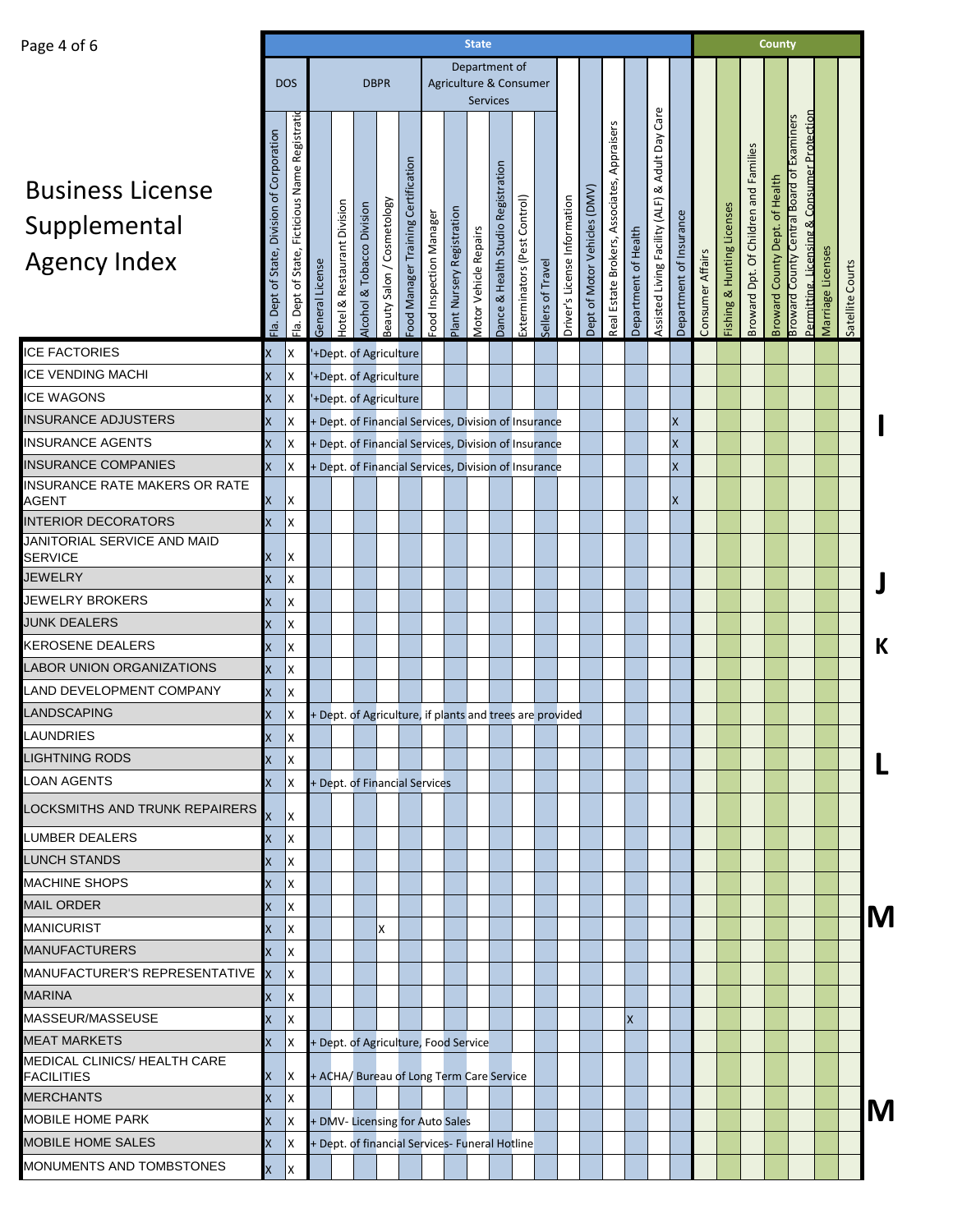| Page 5 of 6 |  |  |  |
|-------------|--|--|--|
|-------------|--|--|--|

| Page 5 of 6                                                    |                                             |                                                 |                 |                                        |                            |                            |                                    |                         |                                          | <b>State</b>                 |                                       |                                                            |                   |                              |                              |                                             |                      |                                                                        |                         |                  |                            |                                                                                              | County                         |                                                                                                 |                   |                     |   |
|----------------------------------------------------------------|---------------------------------------------|-------------------------------------------------|-----------------|----------------------------------------|----------------------------|----------------------------|------------------------------------|-------------------------|------------------------------------------|------------------------------|---------------------------------------|------------------------------------------------------------|-------------------|------------------------------|------------------------------|---------------------------------------------|----------------------|------------------------------------------------------------------------|-------------------------|------------------|----------------------------|----------------------------------------------------------------------------------------------|--------------------------------|-------------------------------------------------------------------------------------------------|-------------------|---------------------|---|
|                                                                |                                             | <b>DOS</b>                                      |                 |                                        | <b>DBPR</b>                |                            |                                    |                         |                                          |                              | Department of<br><b>Services</b>      | Agriculture & Consumer                                     |                   |                              |                              |                                             |                      |                                                                        |                         |                  |                            |                                                                                              |                                |                                                                                                 |                   |                     |   |
| <b>Business License</b><br>Supplemental<br><b>Agency Index</b> | Fla. Dept of State, Division of Corporation | Fla. Dept of State, Ficticious Name Registratio | General License | <b>Hotel &amp; Restaurant Division</b> | Alcohol & Tobacco Division | Beauty Salon / Cosmetology | ood Manager Training Certification | -ood Inspection Manager | Plant Nursery Registration               | <b>Motor Vehicle Repairs</b> | & Health Studio Registration<br>Dance | Exterminators (Pest Control)                               | Sellers of Travel | Driver's License Information | Dept of Motor Vehicles (DMV) | Real Estate Brokers, Associates, Appraisers | Department of Health | $\mathbf \omega$<br>Ğ<br>& Adult Day<br>Assisted Living Facility (ALF) | Department of Insurance | Consumer Affairs | Fishing & Hunting Licenses | Broward Dpt. Of Children and Families                                                        | Broward County Dept. of Health | Permitting. Licensing & Consumer Protection<br><b>Broward County Central Board of Examiners</b> | Marriage Licenses | Courts<br>Satellite |   |
| MOTION PICTURE HOUSES,<br>THEATRES OR DRIVE-INS                | X                                           | X                                               |                 |                                        |                            |                            |                                    |                         |                                          |                              |                                       |                                                            |                   |                              |                              |                                             |                      |                                                                        |                         |                  |                            |                                                                                              |                                |                                                                                                 |                   |                     |   |
| MOTORCYCLES                                                    | X                                           | X                                               |                 |                                        |                            |                            |                                    |                         |                                          | X                            |                                       |                                                            |                   |                              |                              |                                             |                      |                                                                        |                         |                  |                            |                                                                                              |                                |                                                                                                 |                   |                     |   |
| MUSICAL DEVICES                                                |                                             | X                                               |                 |                                        |                            |                            |                                    |                         |                                          |                              |                                       |                                                            |                   |                              |                              |                                             |                      |                                                                        |                         |                  |                            |                                                                                              |                                |                                                                                                 |                   |                     |   |
| <b>NEWSSTANDS</b>                                              | X<br>X                                      | Χ                                               |                 |                                        |                            |                            |                                    |                         |                                          |                              |                                       |                                                            |                   |                              |                              |                                             |                      |                                                                        |                         |                  |                            |                                                                                              |                                |                                                                                                 |                   |                     |   |
| NIGHTCLUBS AND CABARETS                                        | X                                           | X                                               |                 |                                        |                            |                            |                                    |                         |                                          |                              |                                       |                                                            |                   |                              |                              |                                             |                      |                                                                        |                         |                  |                            |                                                                                              |                                |                                                                                                 |                   |                     |   |
| NURSERIES (CHILD CARE)                                         | X                                           | Χ                                               |                 |                                        |                            |                            |                                    |                         | + Dept. of Children and Families         |                              |                                       |                                                            |                   |                              |                              |                                             |                      |                                                                        |                         |                  |                            | + ATF (Federal) + P&Z and City Commission approval + Building, Fire, Police, Zoning, Finance |                                |                                                                                                 |                   |                     | N |
| <b>NURSERIES (FLORA)</b>                                       | X                                           | X                                               |                 |                                        |                            |                            |                                    |                         |                                          |                              |                                       | + Dept of Agriculture- Division of Plant Industry          |                   |                              |                              |                                             |                      |                                                                        |                         |                  |                            |                                                                                              |                                |                                                                                                 |                   |                     |   |
| NURSING HOMES                                                  | X                                           | Χ                                               |                 |                                        |                            |                            |                                    |                         | + ACHA/ Bureau of Long Term Care Service |                              |                                       |                                                            |                   |                              |                              |                                             |                      |                                                                        |                         |                  |                            |                                                                                              |                                |                                                                                                 |                   |                     |   |
| OWNER-BUILDER                                                  | X                                           | X                                               |                 |                                        |                            |                            |                                    |                         |                                          |                              |                                       |                                                            |                   |                              |                              |                                             |                      |                                                                        |                         |                  |                            |                                                                                              |                                |                                                                                                 |                   |                     | O |
| PAINT AND BODY SHOPS                                           | X                                           | Ιx                                              |                 |                                        |                            |                            |                                    |                         |                                          | X                            |                                       |                                                            |                   |                              |                              |                                             |                      |                                                                        |                         |                  |                            |                                                                                              |                                |                                                                                                 |                   |                     |   |
| PAINTERS AND PAPER HANGERS                                     | X                                           | Χ                                               |                 |                                        |                            |                            |                                    |                         |                                          |                              |                                       |                                                            |                   |                              |                              |                                             |                      |                                                                        |                         |                  |                            |                                                                                              |                                | X                                                                                               |                   |                     |   |
| <b>PAINTS</b>                                                  | X                                           | X                                               |                 |                                        |                            |                            |                                    |                         |                                          |                              |                                       |                                                            |                   |                              |                              |                                             |                      |                                                                        |                         |                  |                            |                                                                                              |                                | X                                                                                               |                   |                     |   |
| PARKING LOTS                                                   | X                                           | X                                               |                 |                                        |                            |                            |                                    |                         |                                          |                              |                                       |                                                            |                   |                              |                              |                                             |                      |                                                                        |                         |                  |                            |                                                                                              |                                |                                                                                                 |                   |                     |   |
| PARKING, VALET                                                 | X                                           | Χ                                               |                 |                                        |                            |                            |                                    |                         |                                          |                              |                                       |                                                            |                   |                              |                              |                                             |                      |                                                                        |                         |                  |                            |                                                                                              |                                |                                                                                                 |                   |                     |   |
| <b>PATENT RIGHTS</b>                                           | X                                           | Χ                                               |                 |                                        |                            |                            |                                    |                         |                                          |                              |                                       |                                                            |                   |                              |                              |                                             |                      |                                                                        |                         |                  |                            |                                                                                              |                                |                                                                                                 |                   |                     |   |
| PET SHOP                                                       | X                                           | X                                               |                 |                                        |                            |                            |                                    |                         |                                          |                              |                                       |                                                            |                   |                              |                              |                                             |                      |                                                                        |                         |                  |                            |                                                                                              |                                |                                                                                                 |                   |                     |   |
| PHARMACY                                                       | X                                           | $\mathsf{X}$                                    |                 |                                        |                            |                            |                                    |                         |                                          |                              |                                       |                                                            |                   |                              |                              |                                             | ΙX                   |                                                                        |                         |                  |                            |                                                                                              |                                |                                                                                                 |                   |                     |   |
| PHOTOGRAPHERS                                                  | X                                           | X                                               |                 |                                        |                            |                            |                                    |                         |                                          |                              |                                       |                                                            |                   |                              |                              |                                             |                      |                                                                        |                         |                  |                            |                                                                                              |                                |                                                                                                 |                   |                     | P |
| PHOTOGRAPHERS' AGENT                                           | X                                           | X                                               |                 |                                        |                            |                            |                                    |                         |                                          |                              |                                       |                                                            |                   |                              |                              |                                             |                      |                                                                        |                         |                  |                            |                                                                                              |                                |                                                                                                 |                   |                     |   |
| PIANO TUNERS                                                   | X                                           | Χ                                               |                 |                                        |                            |                            |                                    |                         |                                          |                              |                                       |                                                            |                   |                              |                              |                                             |                      |                                                                        |                         |                  |                            |                                                                                              |                                |                                                                                                 |                   |                     |   |
| <b>PRINTING</b>                                                | X                                           | Χ                                               |                 |                                        |                            |                            |                                    |                         |                                          |                              |                                       |                                                            |                   |                              |                              |                                             |                      |                                                                        |                         |                  |                            |                                                                                              |                                |                                                                                                 |                   |                     |   |
| PRIVATE SCHOOLS                                                | X                                           | X                                               |                 |                                        |                            |                            |                                    |                         | + Dept. of Agriculture- Food Service     |                              |                                       |                                                            |                   |                              |                              |                                             |                      |                                                                        |                         |                  |                            |                                                                                              |                                |                                                                                                 |                   |                     |   |
| <b>PROFESSIONALS</b>                                           | X                                           | x                                               | X               |                                        |                            |                            |                                    |                         |                                          |                              |                                       |                                                            |                   |                              |                              |                                             |                      |                                                                        |                         |                  |                            |                                                                                              |                                |                                                                                                 |                   |                     |   |
| PROPERTY MANAGEMENT                                            | X                                           | lx.                                             |                 |                                        |                            |                            |                                    |                         |                                          |                              |                                       |                                                            |                   |                              |                              |                                             |                      |                                                                        |                         |                  |                            |                                                                                              |                                |                                                                                                 |                   |                     |   |
| PUBLIC STENOGRAPHER                                            | X                                           | Χ                                               |                 |                                        |                            |                            |                                    |                         |                                          |                              |                                       |                                                            |                   |                              |                              |                                             |                      |                                                                        |                         |                  |                            |                                                                                              |                                |                                                                                                 |                   |                     |   |
| <b>PUBLISHERS</b>                                              | X                                           | X                                               |                 |                                        |                            |                            |                                    |                         |                                          |                              |                                       |                                                            |                   |                              |                              |                                             |                      |                                                                        |                         |                  |                            |                                                                                              |                                |                                                                                                 |                   |                     |   |
| <b>RACING</b>                                                  | X.                                          | X                                               |                 |                                        |                            |                            |                                    |                         | + Will need Racing Commission approval   |                              |                                       |                                                            |                   |                              |                              |                                             |                      |                                                                        |                         |                  |                            |                                                                                              |                                |                                                                                                 |                   |                     |   |
| RADIO AND/OR T.V. REPAIR SHOP OR<br><b>SERVICE</b>             | X                                           | ΙX                                              |                 |                                        |                            |                            |                                    |                         |                                          |                              |                                       |                                                            |                   |                              |                              |                                             |                      |                                                                        |                         |                  |                            |                                                                                              |                                |                                                                                                 |                   |                     |   |
| REPAIR SHOP                                                    | X                                           | X                                               |                 |                                        |                            |                            |                                    |                         |                                          |                              |                                       |                                                            |                   |                              |                              |                                             |                      |                                                                        |                         |                  |                            |                                                                                              |                                |                                                                                                 |                   |                     |   |
| RESEARCH LABORATORIES                                          | X.                                          | X                                               |                 |                                        |                            |                            |                                    |                         |                                          |                              |                                       | + DOH, Board of Dentistry or ACHA depending on type of lab |                   |                              |                              |                                             |                      |                                                                        |                         |                  |                            |                                                                                              |                                |                                                                                                 |                   |                     |   |
| <b>RESTAURANTS</b>                                             | X                                           | X                                               |                 |                                        |                            |                            |                                    |                         |                                          |                              |                                       |                                                            |                   |                              |                              |                                             |                      |                                                                        |                         |                  |                            |                                                                                              |                                |                                                                                                 |                   |                     |   |
| <b>SALES OFFICE</b>                                            | X                                           | Χ                                               |                 |                                        |                            |                            |                                    |                         |                                          |                              |                                       |                                                            |                   |                              |                              |                                             |                      |                                                                        |                         |                  |                            |                                                                                              |                                |                                                                                                 |                   |                     |   |
| <b>SANATORIUM</b>                                              | X                                           | X                                               |                 |                                        |                            |                            |                                    |                         |                                          |                              |                                       |                                                            |                   |                              |                              |                                             |                      |                                                                        |                         |                  |                            |                                                                                              |                                |                                                                                                 |                   |                     |   |
| SHIP BROKERS                                                   | X                                           | X                                               |                 |                                        |                            |                            |                                    |                         |                                          |                              |                                       |                                                            |                   |                              |                              |                                             |                      |                                                                        |                         |                  |                            |                                                                                              |                                |                                                                                                 |                   |                     |   |
| <b>SKATING RINKS</b>                                           | X                                           | X                                               |                 |                                        |                            |                            |                                    |                         |                                          |                              |                                       |                                                            |                   |                              |                              |                                             |                      |                                                                        |                         |                  |                            |                                                                                              |                                |                                                                                                 |                   |                     | S |
| SODA FOUNTAINS                                                 | X                                           | X                                               |                 | + Dept. of Agriculture                 |                            |                            |                                    |                         |                                          |                              |                                       |                                                            |                   |                              |                              |                                             |                      |                                                                        |                         |                  |                            |                                                                                              |                                |                                                                                                 |                   |                     |   |
|                                                                |                                             |                                                 |                 |                                        |                            |                            |                                    |                         |                                          |                              |                                       |                                                            |                   |                              |                              |                                             |                      |                                                                        |                         |                  |                            |                                                                                              |                                |                                                                                                 |                   |                     |   |